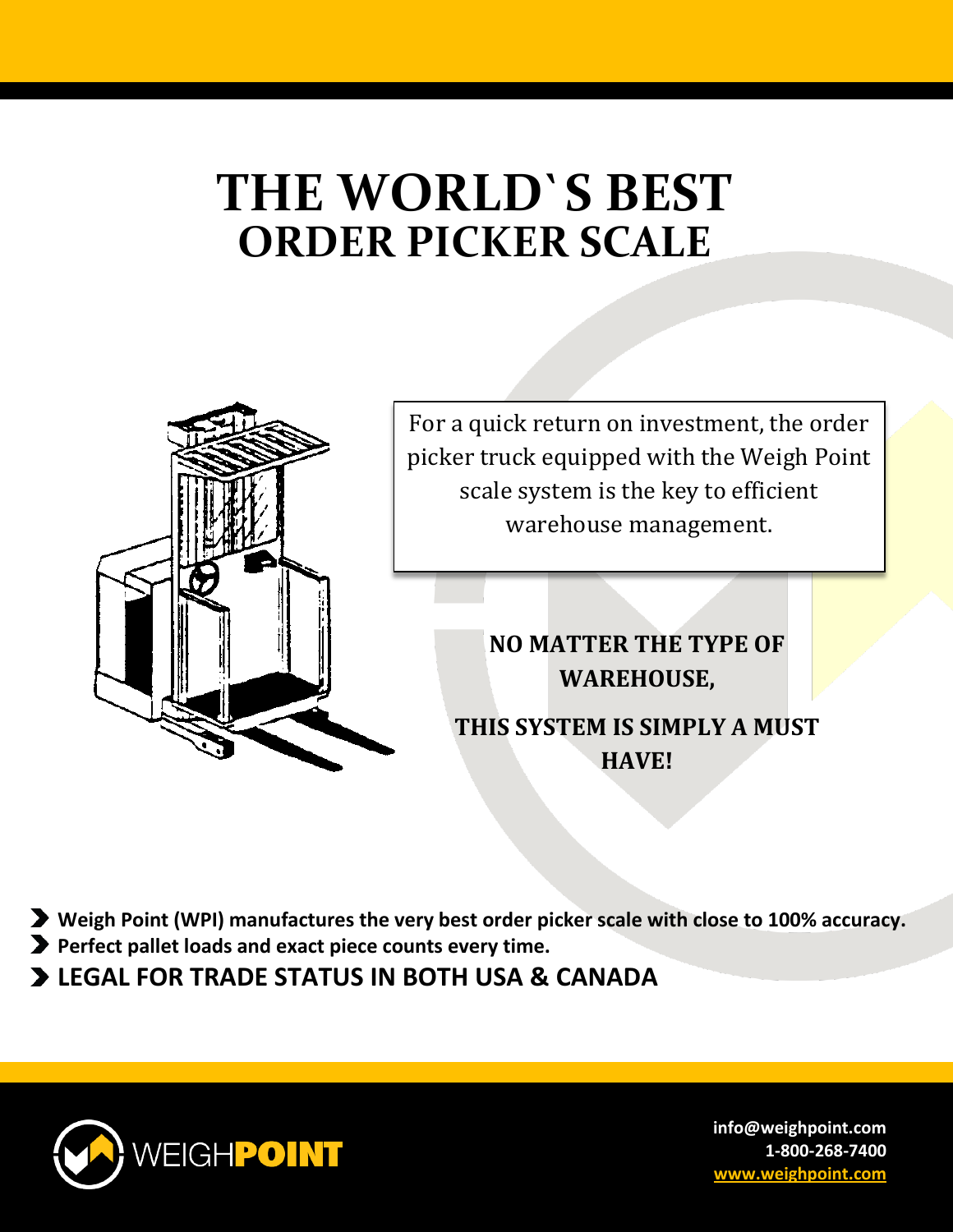## **Weigh Point the Leader in Fork-Sensed Technology**

WPI conceived the fork-sensed lift truck scale in 1977 and patented the technology under patent US 7,669,482 published March 2<sup>nd</sup>, 2010. This greatly enhances both structural integrity and introduces the dome concept for ultimate precision.

The order picker scale is the embodiment of WPI fork sensed design. The accuracy of the order picker scale is 100% load +/- 2 lbs in increment size of 0.5 lbs. In order to assure this precision WPI only employs approved Measurements Canada and US NTEP legal for trade indicators.

Today, Weigh Point fork-sensed system provides an astonishing unparalleled accuracy. All of our fork-sensed systems are certifiable legal for trade.

- No other scale can boast close to 100% accuracy. The super precise signal can be sent wirelessly to the server or cloud to affect the latest in warehouse control. Consider integrating this system into your existing WMS
- Alerts operator to product weight deviation from established product weight signifies shortage or excess when filling pick
- $\blacktriangleright$  System provides switchable lb/kg weighing and piece counting
- Aids even distribution of pick on pallet
- Allows communicating details of pick, time and date and operator next item to pick (via a wireless connection to server).
- **Provides pick report for quality control and customer**
- Detects product weight or quantity errors to prevent shrinkage



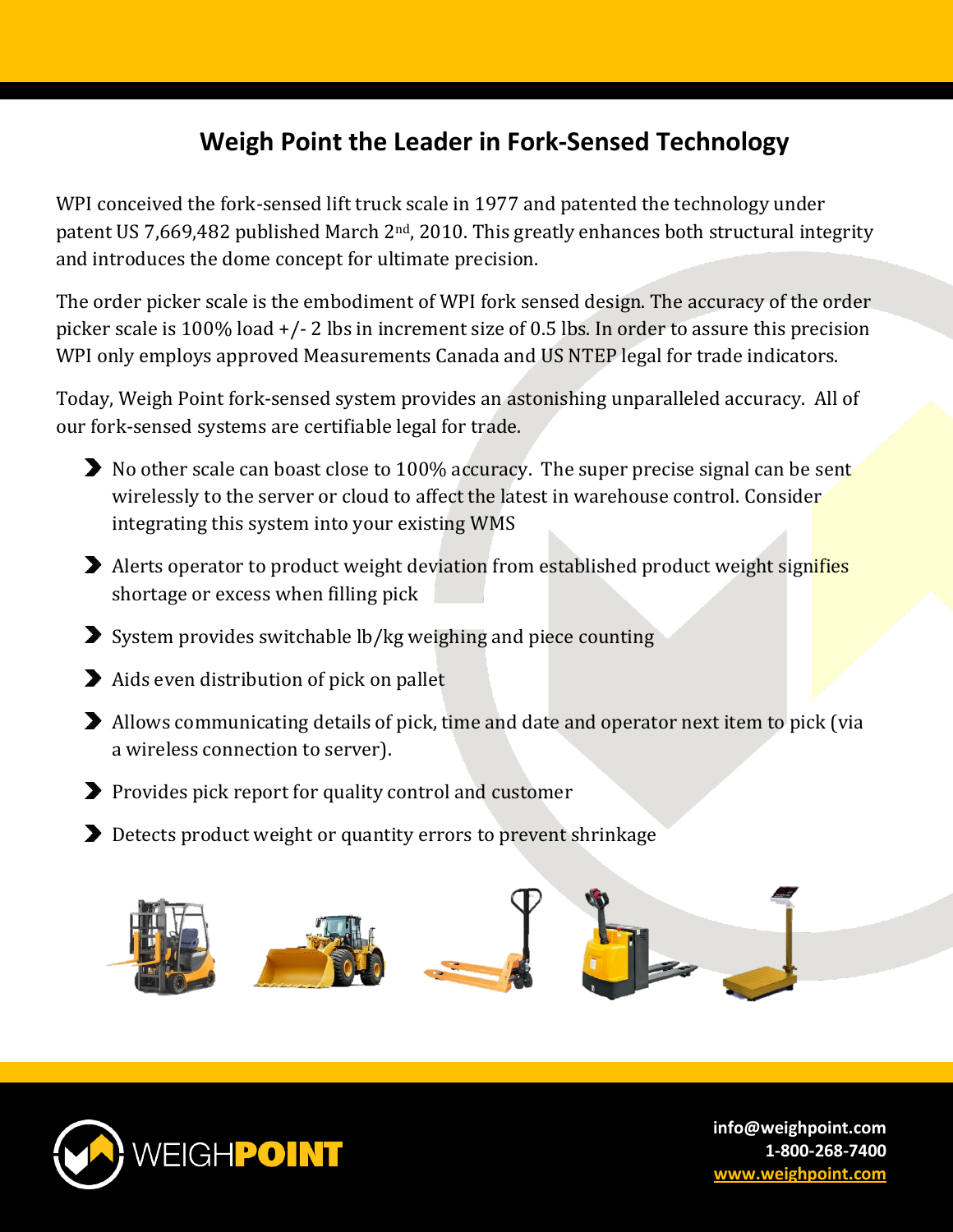## **Beware Imitations**

There are several reasons why WPI outperforms the competition. Our patented features assure reliability for years.

- WP system's need little or no recalibration by utilizing patented dome technology
- Jarring of the forks causing loss of zero, incidents that normally cannot be avoided. **WPI stays at zero**
- Wear and tear will cause scale equipment to misalign. However, **WP does not misalign through normal wear and tear.**
- The inability of the scale system to self-adjust and thus correct errors will be hard to detect during usage and erroneous data can occur before detection. **Weigh Point system avoids the problem.**
- The other aspect for consideration is the load cell design and features. The WPI load cell has the highest divisional output at just under 10,000. This is twice that of most load cells employed. It is partly responsible for permitting very small weight increments resulting in better than legal for trade accuracy. The load cells are matched for perfect off center loading.
- **T** Temperature changes especially in a freezer, or in and out of the freezer causing the fork assembly and cover assemblies to expand and contract at different rates. Thus, exerting side load pressure on the connecting load cells which will cause erroneous weight readings. WPI's design has compensated for these events and our load cells are rated to operate at a compensated temperature range of -10˚to +40˚C